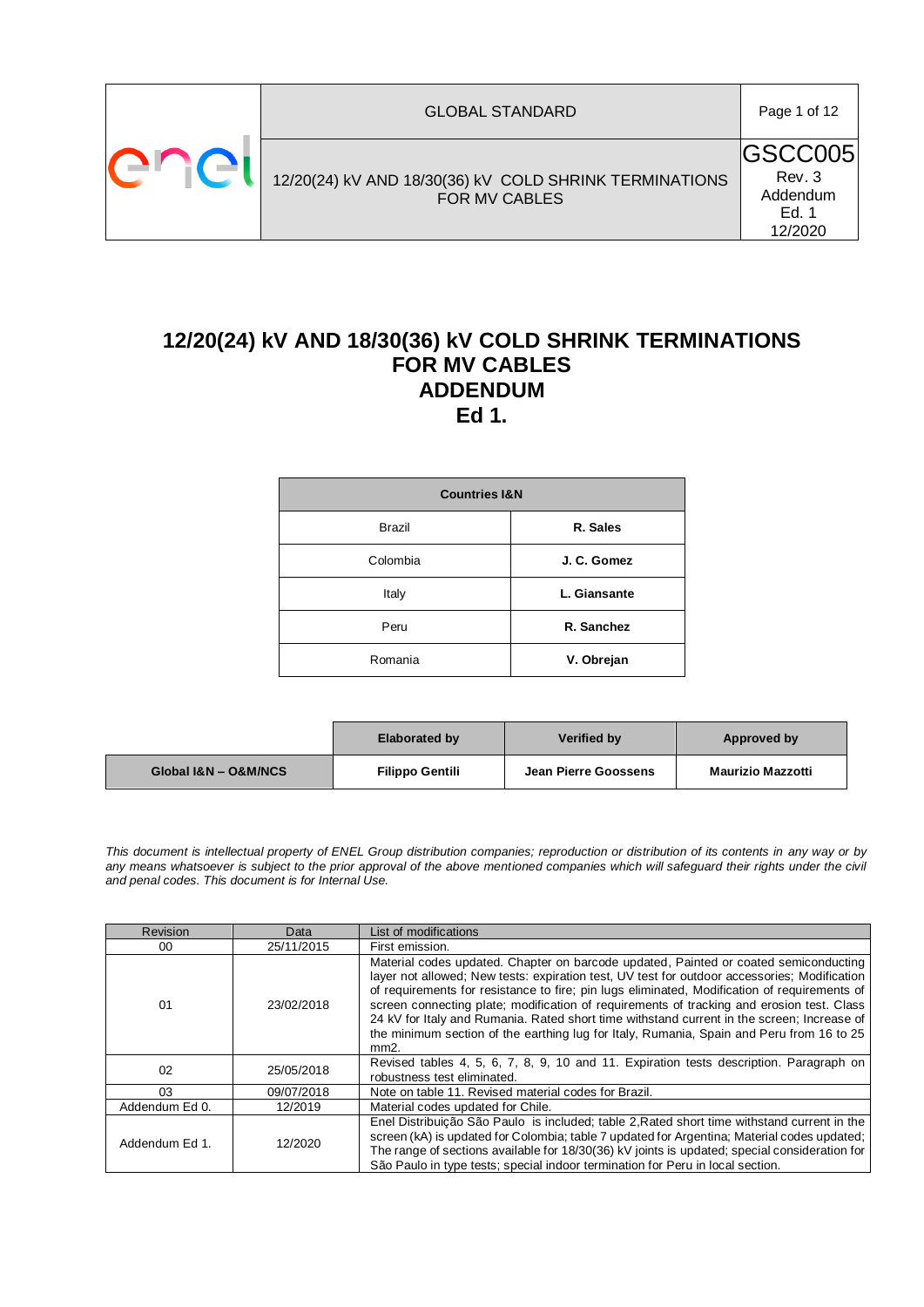|  | <b>GLOBAL STANDARD</b>                                                  | Page 2 of 12                                             |
|--|-------------------------------------------------------------------------|----------------------------------------------------------|
|  | 12/20(24) kV AND 18/30(36) kV COLD SHRINK TERMINATIONS<br>FOR MV CABLES | <b>GSCC005</b><br>Rev. 3<br>Addendum<br>Ed. 1<br>12/2020 |

#### **1 SCOPE**

This addendum of the Global Standard GSCC005 rev. 3 specifies the requirements applicable to Enel Distribucion Group. They are specified in this document with reference to the same paragraph number of GSCC005 rev.3 (09/07/2018)

These Global Standard applies to the Distribution Companies of Enel Group listed below:

| Enel Distribución Colombia  | Colombia |
|-----------------------------|----------|
| Enel Distribución Perú      | Perú     |
| e-distributie Banat         | Romania  |
| e-distributie Dobrogea      | Romania  |
| e-distributie Muntenia      | Romania  |
| e-distribuzione             | Italy    |
| Enel Distribuição Ceará     | Brazil   |
| Enel Distribuição Rio       | Brazil   |
| Enel Distribuição Goiás     | Brazil   |
| Enel Distribuição São Paulo | Brazil   |
|                             |          |

## **1.2 Global Standards**

- $\bullet$  GSC001<sup>1</sup>
- GSCC015
- GSCC008

1

#### **7 ELECTRICAL CHARACTERISTICS**

The following requirements apply:

| Rated voltage $U_0/U (U_m)$ (kV)                                                                                                                                                                                      | 12/20(24)                       | 18/30(36) |  |  |
|-----------------------------------------------------------------------------------------------------------------------------------------------------------------------------------------------------------------------|---------------------------------|-----------|--|--|
| Rated power frequency withstand voltage (kV)                                                                                                                                                                          | 50                              | 70        |  |  |
| Rated impulse withstand voltage (kV)                                                                                                                                                                                  | 125                             | 170       |  |  |
| Rated short time withstand current in the conductor (kA)                                                                                                                                                              | According to HD629-1 (EN 61442) |           |  |  |
| $5^{\rm b}$ : 10 $^{\rm c}$<br>Rated short time $(0,5 \text{ s}^a)$ withstand current in the screen (kA)                                                                                                              |                                 |           |  |  |
| NOTE (see Table 7):<br>a: for E-distribuzione, E-distributie, Endesa Distribución Eléctrica, the rated short time is 1 s<br>b: for 16 mm <sup>2</sup> and 25 mm <sup>2</sup> joint screen<br>c: 50 $mm2$ joint screen |                                 |           |  |  |

#### **Table 2 – Electrical characteristics**

<sup>&</sup>lt;sup>1</sup> The characteristics of the cables are included in the Enel Group Global Standard. Besides installation on new cables, which comply to GSC001, the termination may be installed on the existing network, which is made of cables compliant to older local standards. Nevertheless, this Global Standard also takes into account the main characteristics of existing cables for each Country (rated voltage, section and min/max diameter over insulation).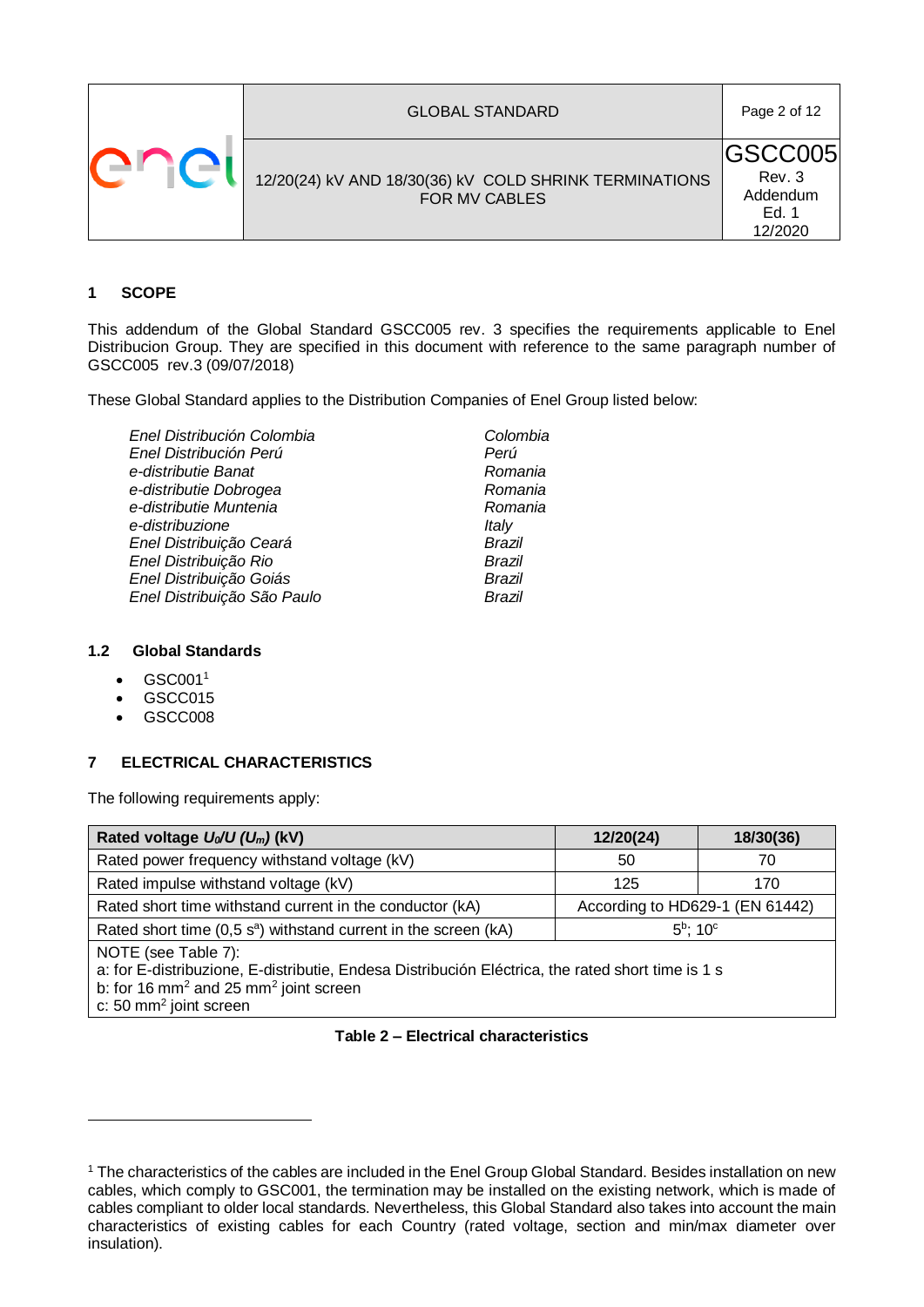|  | <b>GLOBAL STANDARD</b>                                                  | Page 3 of 12                                              |
|--|-------------------------------------------------------------------------|-----------------------------------------------------------|
|  | 12/20(24) kV AND 18/30(36) kV COLD SHRINK TERMINATIONS<br>FOR MV CABLES | <b>IGSCC005</b><br>Rev. 3<br>Addendum<br>Ed. 1<br>12/2020 |

The rated voltage levels of the cables for which is foreseen the installation of the terminations is the following:

<span id="page-2-0"></span>

| Rated voltage of the termination $U_0/U (U_m)$ (kV)                                                                                 | 12/20(24)                                        | 18/30(36)               |  |
|-------------------------------------------------------------------------------------------------------------------------------------|--------------------------------------------------|-------------------------|--|
| <b>Distribution Company (Country)</b>                                                                                               | Rated voltage of the cables $U_0/U(U_m)$<br>(kV) |                         |  |
| Enel Distribuição São Paulo (Brazil)                                                                                                | 8.7/15(17.5)                                     | 15/25(31)<br>20/35(42)  |  |
| Enel Distribuição Ceará (Brazil)<br>Enel Distribución Colombia (Colombia)                                                           | 8.7/15(17.5)                                     |                         |  |
| Enel Distribución Chile (Chile)                                                                                                     | 8.7/15(17.5)                                     | 15/25(31)               |  |
| Enel Distribución Perú (Perù)                                                                                                       | 8.7/15(17.5);<br>12/20(24)                       |                         |  |
| Edesur (Argentine)<br>Enel Distribuição Rio (Brazil)<br>Enel Distribuição Goiás (Brazil)                                            | 8.7/15(17.5)                                     | 18/30(36)               |  |
| Endesa Distribución Eléctrica (Spain)                                                                                               | 12/20(24)                                        | 18/30(36)<br>12/20(24)* |  |
| E-distributie Banat (Romania);<br>E-distributie Dobrogea (Romania);<br>E-distributie Muntenia (Romania);<br>E-Distribuzione (Italy) | 12/20(24)                                        |                         |  |
| * Only for 200022                                                                                                                   |                                                  |                         |  |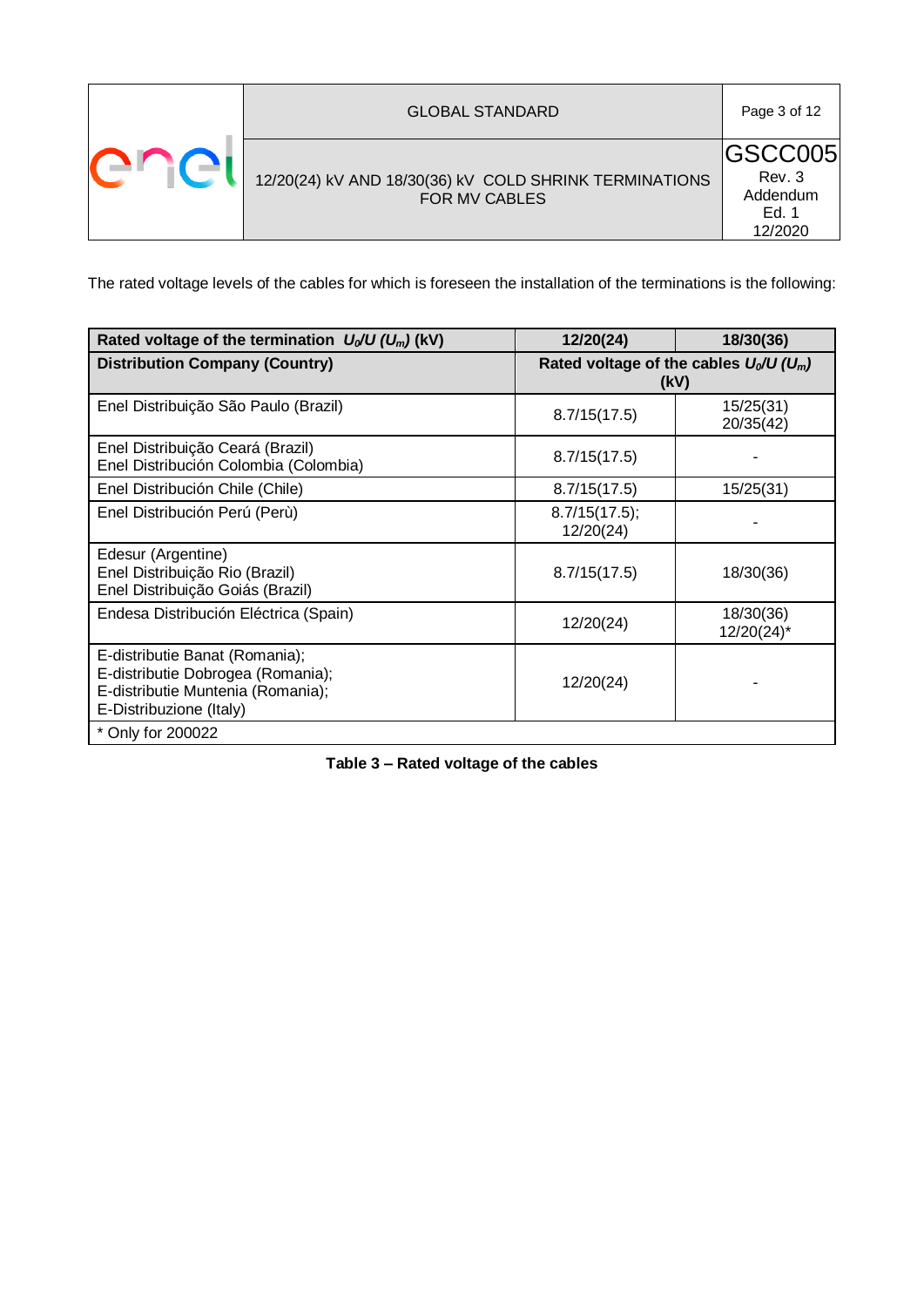|  | <b>GLOBAL STANDARD</b>                                                         | Page 4 of 12                                              |
|--|--------------------------------------------------------------------------------|-----------------------------------------------------------|
|  | 12/20(24) kV AND 18/30(36) kV COLD SHRINK TERMINATIONS<br><b>FOR MV CABLES</b> | <b>IGSCC005</b><br>Rev. 3<br>Addendum<br>Ed. 1<br>12/2020 |

# **10.2.1.1 Lugs for indoor terminations**

## **10.2.1.1.1 Palm lugs**

With reference to [Figure ,](#page-3-0) [Table](#page-3-1) reports the main characteristics and dimensions of the palm lugs for indoor installation:



**Figure 3 – Indoor lug**

<span id="page-3-0"></span>

| <b>Cable section</b><br>$\text{ (mm}^2\text{)}$                                                                    | A<br>max | ØΒ<br>min | C max | ØD<br>± 0,2         | E max | F min | G min | н             | $n^{\circ}$ of<br><b>screws</b><br>min |  |
|--------------------------------------------------------------------------------------------------------------------|----------|-----------|-------|---------------------|-------|-------|-------|---------------|----------------------------------------|--|
| $35 \div 95$                                                                                                       | 28       | 13        | 27    | 13                  | 105   | 8,5   | 12,5  |               |                                        |  |
| $95 \div 240$                                                                                                      |          |           | 37    | 13                  |       | 9     |       |               | 2                                      |  |
| $150 \div 240$                                                                                                     | 38       |           | 19,5  |                     |       | 130   |       | 14,5          |                                        |  |
| 400                                                                                                                | 45       | 26        | 42    | $13:17^a$           | 170   | 12    | 18,5  | $(\hbox{}^*)$ | $2; 3^a$                               |  |
| $400 \div 630$                                                                                                     | 53       | 33        | 52    | 13; 17 <sup>b</sup> | 175   | 20    | 22    |               | 3                                      |  |
| $500 \div 630$                                                                                                     |          |           |       |                     |       |       |       |               |                                        |  |
| apply to Enel Distribuição Rio (Brazil), Enel Distribuição Ceará (Brazil), Enel Distribuição Goiás (Brazil),<br>а. |          |           |       |                     |       |       |       |               |                                        |  |

Enel Distribuição São Paulo (Brazil), Enel Distribución Perú (Peru);

b. apply to Enel Distribuição São Paulo (Brazil)

<span id="page-3-1"></span>(\*) The palm and the barrel shall be on a different quote (to be verified by visual inspection).

**Table 5 – Indoor lugs dimensions (mm)**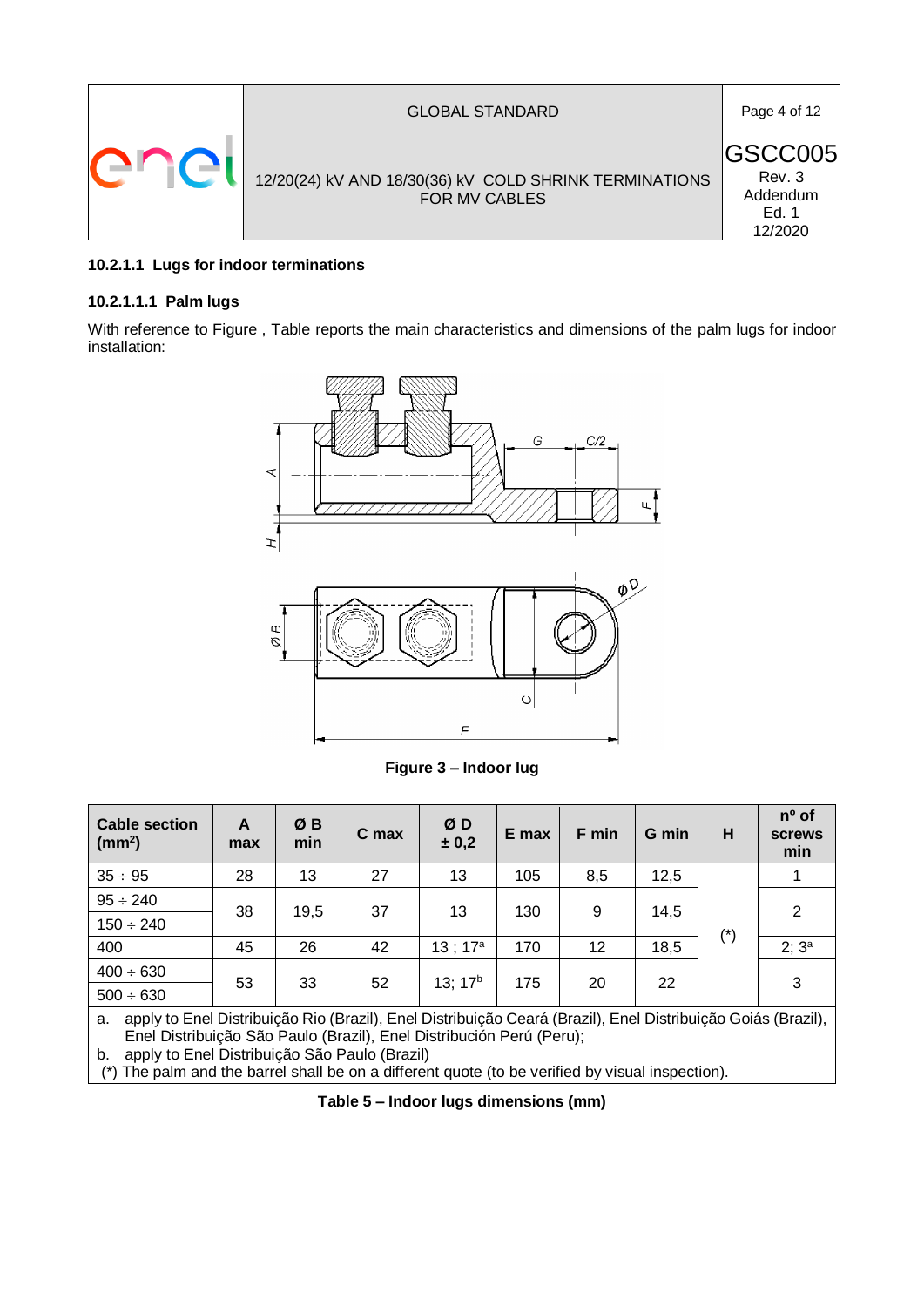| <b>GLOBAL STANDARD</b>                                                  | Page 5 of 12                                              |
|-------------------------------------------------------------------------|-----------------------------------------------------------|
| 12/20(24) kV AND 18/30(36) kV COLD SHRINK TERMINATIONS<br>FOR MV CABLES | <b>IGSCC005</b><br>Rev. 3<br>Addendum<br>Ed. 1<br>12/2020 |

# **10.2.1.2 Lugs for outdoor terminations**

#### **10.2.1.2.1 Palm lugs**

With reference to [Figure ,](#page-4-0) [Table](#page-4-1) reports the main characteristics and dimensions of the palm lugs for outdoor installation:



**Figure 4 - Outdoor lug**

<span id="page-4-0"></span>

| <b>Cable section</b><br>(mm <sup>2</sup> ) | A<br>max | Ø B min | C min | ØD<br>± 0,2         | Е<br>max | F min | G min | $M - 0.5/ + 0$ | $N - 0/ + 1$ | $n^{\circ}$ of<br><b>screws</b><br>min |
|--------------------------------------------|----------|---------|-------|---------------------|----------|-------|-------|----------------|--------------|----------------------------------------|
| $35 \div 95$                               | 28       | 13      | 20    | 13                  | 143      | 8,5   | 12,5  | 32             | 45           | 2                                      |
| $95 \div 240$                              | 38       |         |       |                     |          |       |       |                |              | 2                                      |
| $150 \div 240$                             |          | 19,5    | 33    | 13                  | 168      | 13    | 14,5  | 32             | 45           |                                        |
| 400                                        | 45       | 26      | 40    | 13; $17^a$          | 208      | 15    | 18,5  | 32             | 45           | $2; 3^a$                               |
| $500 \div 630$                             | 53       | 33      | 52    | 13; 17 <sup>b</sup> | 220      | 20    | 22    | 32             | 45           | 3                                      |

a. apply to to Enel Distribuição Rio (Brazil), Enel Distribuição Ceará (Brazil), Enel Distribuição Goiás (Brazil), Enel Distribuição São Paulo (Brazil), Enel Distribución Perú (Peru);

<span id="page-4-1"></span>b. apply to Enel Distribuição São Paulo (Brazil)

**Table 6 - Outdoor palm lugs dimensions (mm)**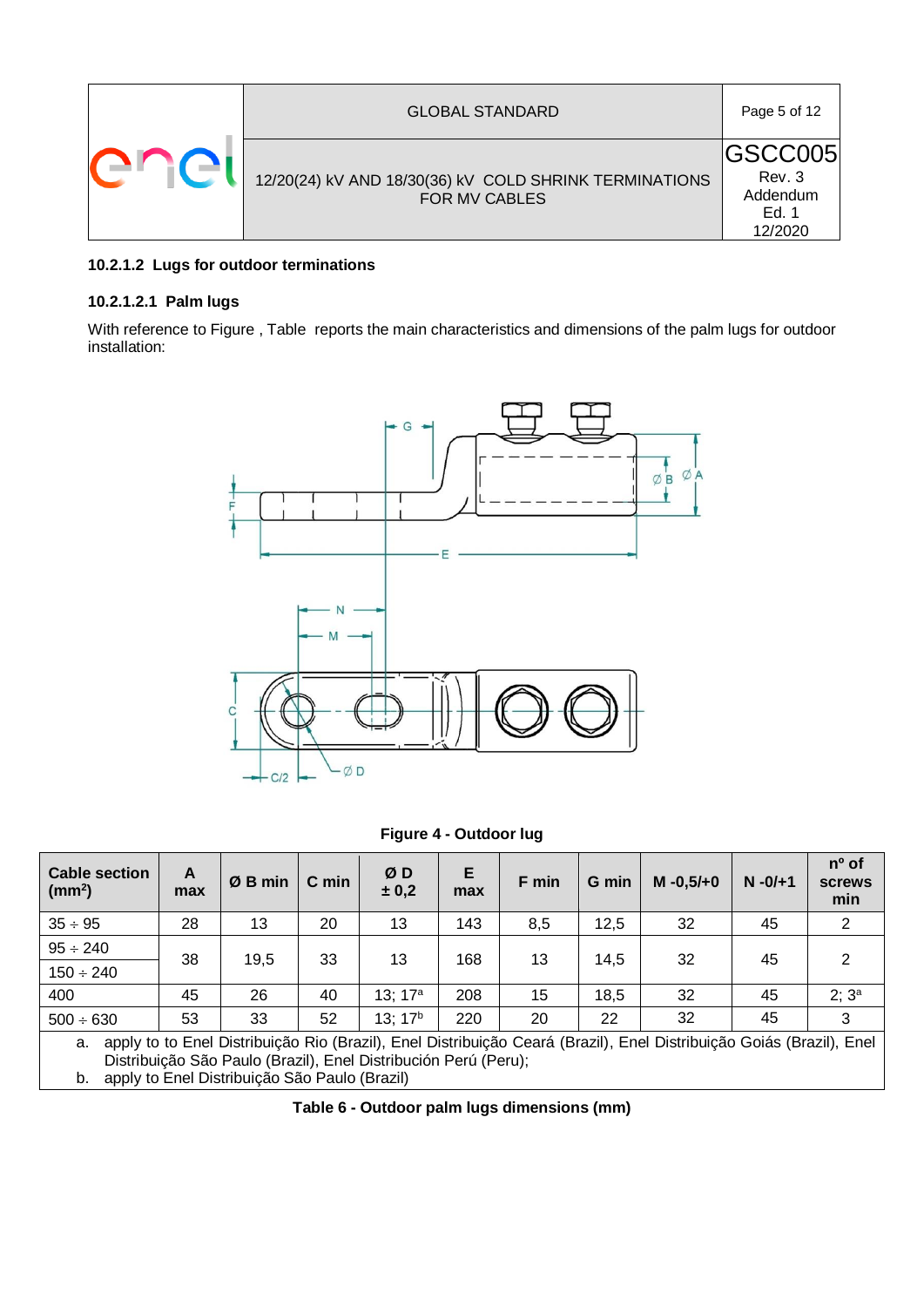

## 12/20(24) kV AND 18/30(36) kV COLD SHRINK TERMINATIONS FOR MV CABLES

GSCC005 Rev. 3 Addendum Ed. 1 12/2020

| <b>Distribution Company (Country)</b>                                                                                                                                                                                                              | Cable section (mm <sup>2</sup> )      | <b>Copper stocking section</b><br>(mm <sup>2</sup> ) |
|----------------------------------------------------------------------------------------------------------------------------------------------------------------------------------------------------------------------------------------------------|---------------------------------------|------------------------------------------------------|
| Enel Distribuição Rio (Brazil)                                                                                                                                                                                                                     | $\leq 240^\text{a}$                   | 25                                                   |
| Enel Distribuição Ceará (Brazil)<br>Enel Distribuição Goiás (Brazil)<br>Enel Distribución Chile (Chile)<br>Enel Distribución Colombia (Colombia)                                                                                                   | 400 <sup>a</sup> and 630 <sup>a</sup> | 50                                                   |
| Edesur (Argentina)                                                                                                                                                                                                                                 | 50 (13.2 kV)<br>185 (33 kV)           | 25                                                   |
|                                                                                                                                                                                                                                                    | all other sections (13.2 kV)          | 50                                                   |
| Enel Distribuição São Paulo (Brazil)<br>Enel Distribución Perú (Perù)<br>Endesa Distribución Eléctrica (Spain)<br>E-distributie Banat (Romania)<br>E-distributie Dobrogea (Romania)<br>E-distributie Muntenia (Romania)<br>E-Distribuzione (Italy) | all sections <sup>a</sup>             | 25                                                   |
| NOTE:<br>a: The copper stocking of the joint shall be compatible with both aluminum tape screen and copper wires screen of cables, except for:<br>Edesur(Argentina).                                                                               |                                       |                                                      |

## **Table 7 – Earthing lug section**

## **11 CONTENT OF THE KIT**

All the necessary elements and accessory to install the termination on-field shall be included, namely:

- 1 (one) shear bolt lug (see 10.2.1)
- 1 (one) component to control the electric field (see 10.2.2)
- 1 (one) main insulating housing (see 10.2.3)
- $\bullet$  1 (one) earthing lug (see 10.2.4.1)
- 1 (one) plate for aluminum tape screen cables (see 10.2.4.2) (except for Argentina, see Table 7).
- 1 (one) connector for copper wire screen (see 10.2.4.3.1)
- Greases and sealing compounds (see 10.2.5)
- Accessories for cleaning;
- Plastic bag for collecting residual materials of installation;
- List of materials;
- Installing instructions and templates (see 14.3);
- $\bullet$  Identification label (see 14.2.2);
- Other materials, tools and accessories (according to supplier's design).

## **12 LIST OF COMPONENTS**

The list of components included in this Global Standard is reported in the following tables for 12/20(24) kV and 18/30(36) kV rated voltages: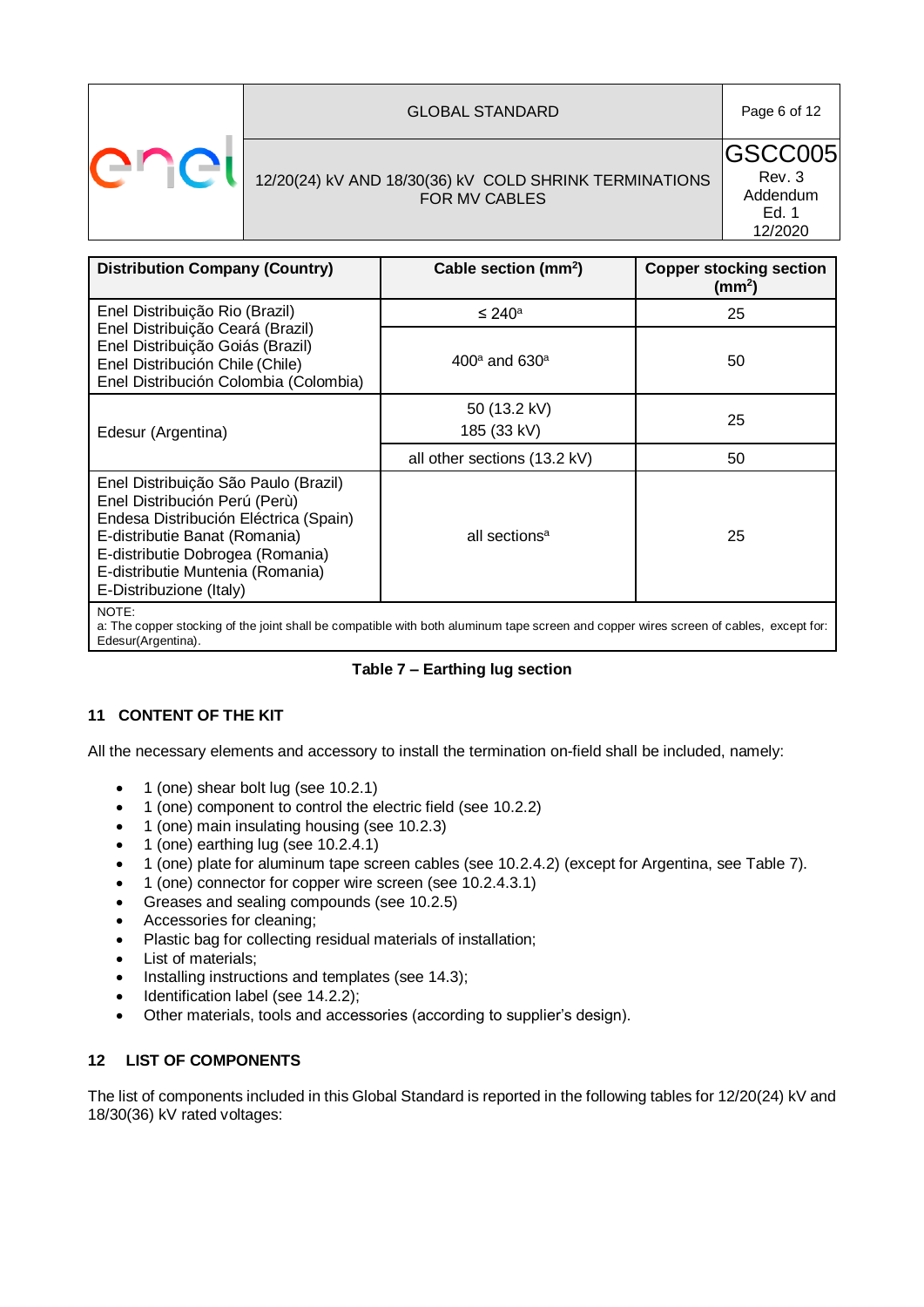| <b>GLOBAL STANDARD</b>                                                  | Page 7 of 12                                      |
|-------------------------------------------------------------------------|---------------------------------------------------|
| 12/20(24) kV AND 18/30(36) kV COLD SHRINK TERMINATIONS<br>FOR MV CABLES | GSCC005<br>Rev. 3<br>Addendum<br>Ed. 1<br>12/2020 |

| <b>Distribution Company (Country)</b>                                                                                               | Type: GSCC005/1 |              |               |         |                |                |  |
|-------------------------------------------------------------------------------------------------------------------------------------|-----------------|--------------|---------------|---------|----------------|----------------|--|
| Enel Distribuição Rio (Brazil)<br>Enel Distribuição Ceará (Brazil)<br>Enel Distribuição Goiás (Brazil)                              |                 |              |               |         |                |                |  |
| Enel Distribuição São Paulo (Brazil)                                                                                                |                 | T270500      | T270501       | T270499 |                | T270498        |  |
| Enel Distribución Chile (Chile)                                                                                                     |                 |              | $\sim$        |         |                |                |  |
| Enel Distribución Colombia (Colombia)                                                                                               |                 |              | $\sim$        |         |                |                |  |
| Enel Distribución Perú (Perù)                                                                                                       |                 |              | $\sim$        |         |                | 274052 (*)     |  |
| E-distributie Banat (Romania);<br>E-distributie Dobrogea (Romania);<br>E-distributie Muntenia (Romania);<br>E-Distribuzione (Italy) | 273043          |              |               |         | 273049         |                |  |
| <b>Characteristics of the cable</b>                                                                                                 |                 |              |               |         |                |                |  |
| Cable section $(mm^2)$                                                                                                              | 25              | $35 \div 95$ | $95 \div 240$ | 400     | $400 \div 630$ | $500 \div 630$ |  |
| Rated voltage $U_0/U$ (U <sub>m</sub> ) (kV)                                                                                        | See Table       |              |               |         |                |                |  |
| Min/max diameter over insulation (mm)                                                                                               | 17/22           | 14.9/25.0    | 20.6/32.2     | 31/37.5 | 35/46          | 37.9/43.5      |  |
| Indoor termination without sheds and different palm lug, see local section for more details                                         |                 |              |               |         |                |                |  |

**Table 8 – Material codes for cold shrink 12/20(24) kV indoor termination**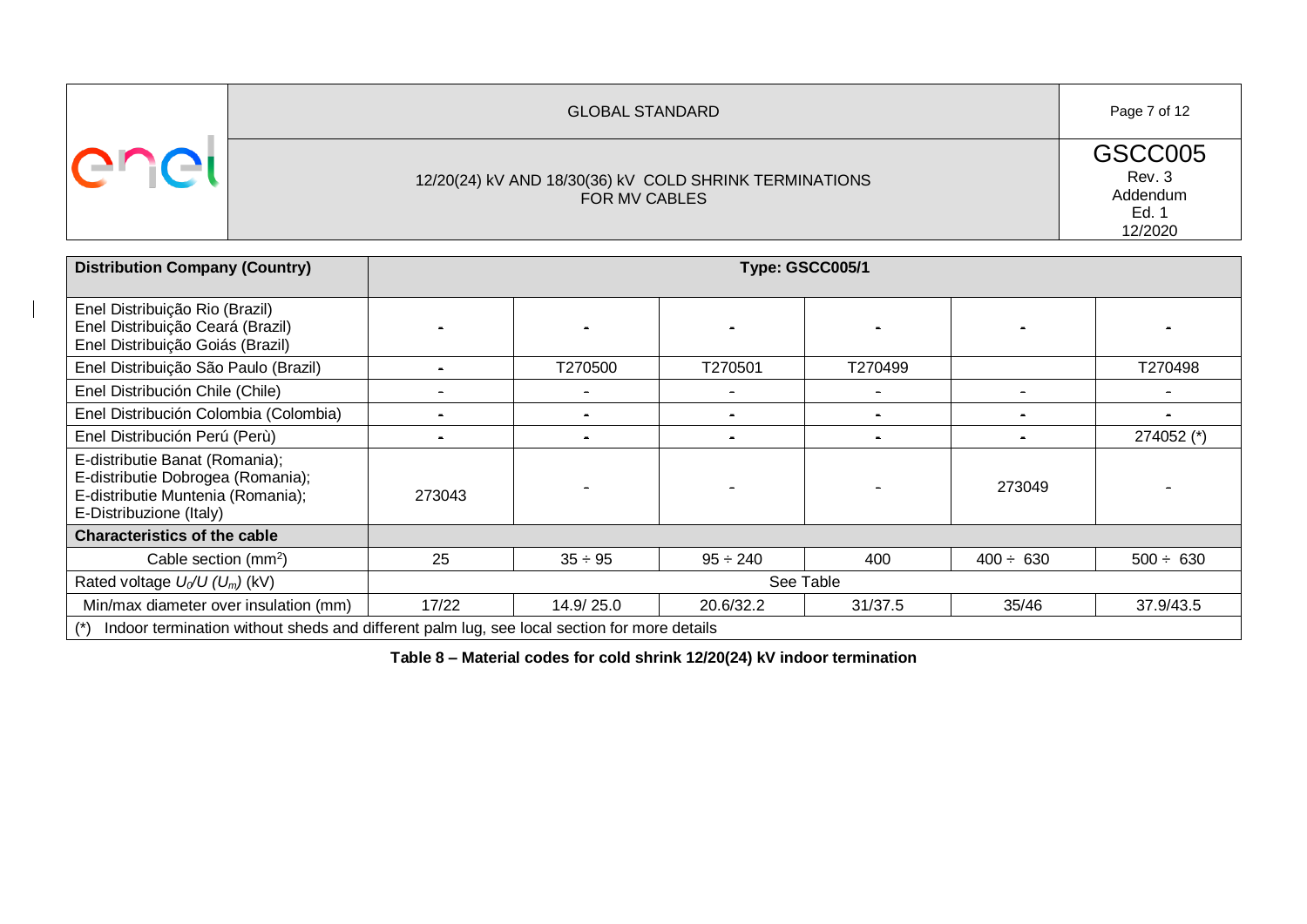| <b>GLOBAL STANDARD</b>                                                  | Page 8 of 12                                      |
|-------------------------------------------------------------------------|---------------------------------------------------|
| 12/20(24) kV AND 18/30(36) kV COLD SHRINK TERMINATIONS<br>FOR MV CABLES | GSCC005<br>Rev. 3<br>Addendum<br>Ed. 1<br>12/2020 |

| <b>Distribution Company (Country)</b>                                                                                               | Type: GSCC005/2 |               |           |                |  |
|-------------------------------------------------------------------------------------------------------------------------------------|-----------------|---------------|-----------|----------------|--|
| Enel Distribuição Rio (Brazil)<br>Enel Distribuição Ceará (Brazil)<br>Enel Distribuição Goiás (Brazil)                              |                 |               |           |                |  |
| Enel Distribuição São Paulo (Brazil)                                                                                                | T270505         | T270504       | T270503   | T270502        |  |
| Enel Distribución Chile (Chile)                                                                                                     |                 |               |           |                |  |
| Enel Distribución Colombia (Colombia)                                                                                               |                 |               |           |                |  |
| Enel Distribución Perú (Perù)                                                                                                       |                 |               |           | 274051         |  |
| E-distributie Banat (Romania);<br>E-distributie Dobrogea (Romania);<br>E-distributie Muntenia (Romania);<br>E-Distribuzione (Italy) |                 |               |           |                |  |
| <b>Characteristics of the cable</b>                                                                                                 |                 |               |           |                |  |
| Cable section $(mm^2)$                                                                                                              | $35 \div 95$    | $95 \div 240$ | 400       | $500 \div 630$ |  |
| Rated voltage $U_0/U$ ( $U_m$ ) (kV)                                                                                                |                 |               | See Table |                |  |
| Min/max diameter over insulation (mm)                                                                                               | 14.9/25.0       | 20.6/32.2     | 31/37.5   | 36.2/43.5      |  |

**Table 9 – Material codes for cold shrink 12/20(24) kV outdoor termination**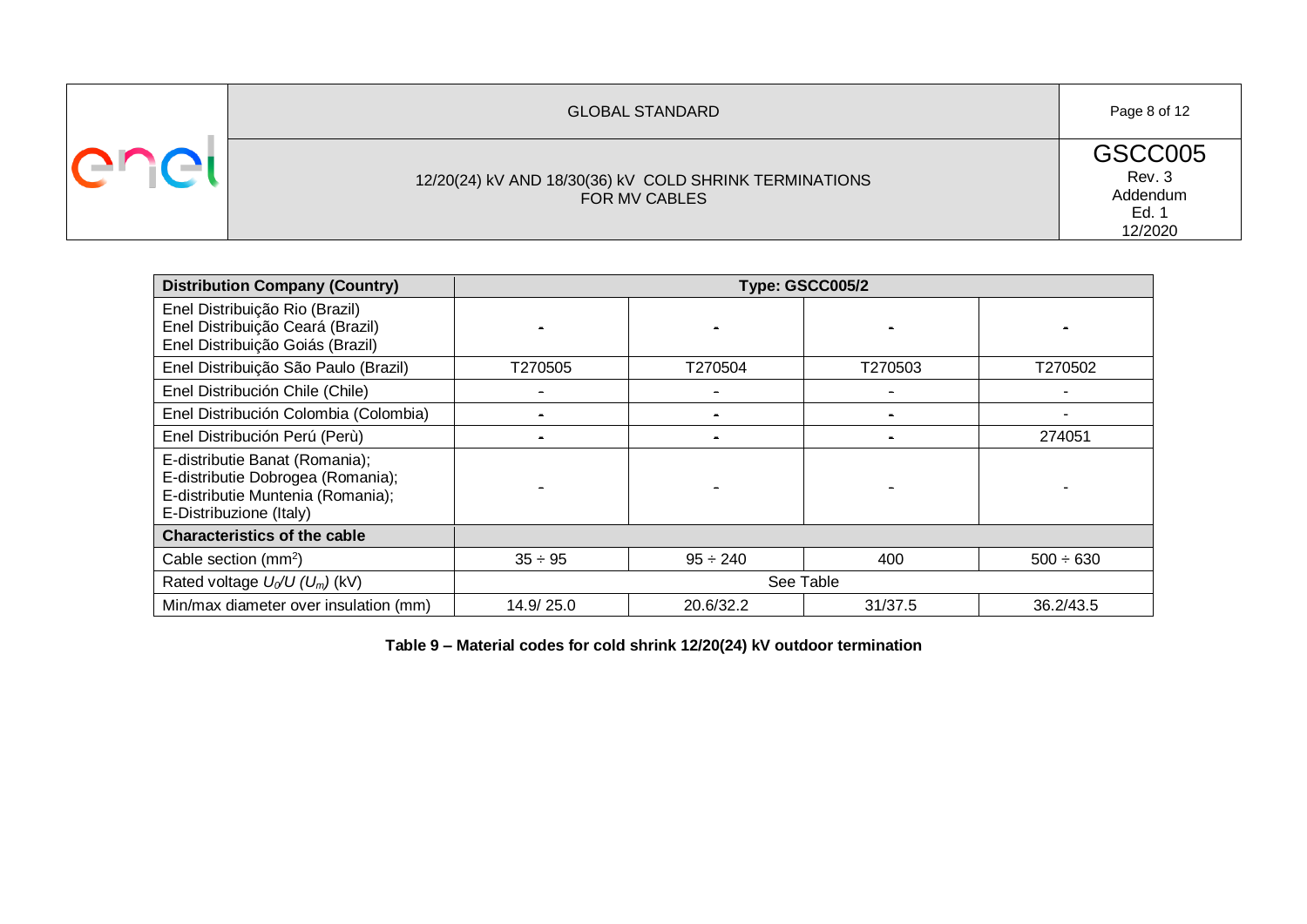| <b>GLOBAL STANDARD</b>                                                  | Page 9 of 12                                      |
|-------------------------------------------------------------------------|---------------------------------------------------|
| 12/20(24) kV AND 18/30(36) kV COLD SHRINK TERMINATIONS<br>FOR MV CABLES | GSCC005<br>Rev. 3<br>Addendum<br>Ed. 1<br>12/2020 |

| <b>Distribution Company (Country)</b>                                                                                               |              |               |               | Type: GSCC005/3 |           |           |  |  |
|-------------------------------------------------------------------------------------------------------------------------------------|--------------|---------------|---------------|-----------------|-----------|-----------|--|--|
| Enel Distribuição Rio (Brazil)<br>Enel Distribuição Goiás (Brazil)                                                                  |              |               |               |                 |           |           |  |  |
| Enel Distribuição São Paulo (Brazil)                                                                                                |              | T270496       |               |                 | T270495   |           |  |  |
| Enel Distribución Chile (Chile)                                                                                                     |              |               |               |                 |           |           |  |  |
| Enel Distribución Colombia (Colombia)                                                                                               |              |               |               | 274515          |           |           |  |  |
| Enel Distribuição Ceará (Brazil)                                                                                                    |              |               |               |                 |           |           |  |  |
| Enel Distribución Perú (Perù)                                                                                                       |              |               |               |                 |           |           |  |  |
| E-distributie Banat (Romania);<br>E-distributie Dobrogea (Romania);<br>E-distributie Muntenia (Romania);<br>E-Distribuzione (Italy) |              |               |               |                 |           |           |  |  |
| <b>Characteristics of the cable</b>                                                                                                 |              |               |               |                 |           |           |  |  |
| Cable section $(mm^2)$                                                                                                              | $35 \div 95$ | $95 \div 240$ | $70 \div 150$ | $150 \div 240$  | 400       | 630       |  |  |
| Rated voltage $U_0/U$ ( $U_m$ ) (kV)                                                                                                |              | See Table     |               |                 |           |           |  |  |
| Min/max diameter over insulation (mm)                                                                                               | 20.4/30.0    | 24.8/37.2     | 19.0/32.2     | 27.3/37.2       | 34.9/42.5 | 41.3/46.7 |  |  |

**Table 10 – Material codes for cold shrink 18/30(36) kV indoor termination**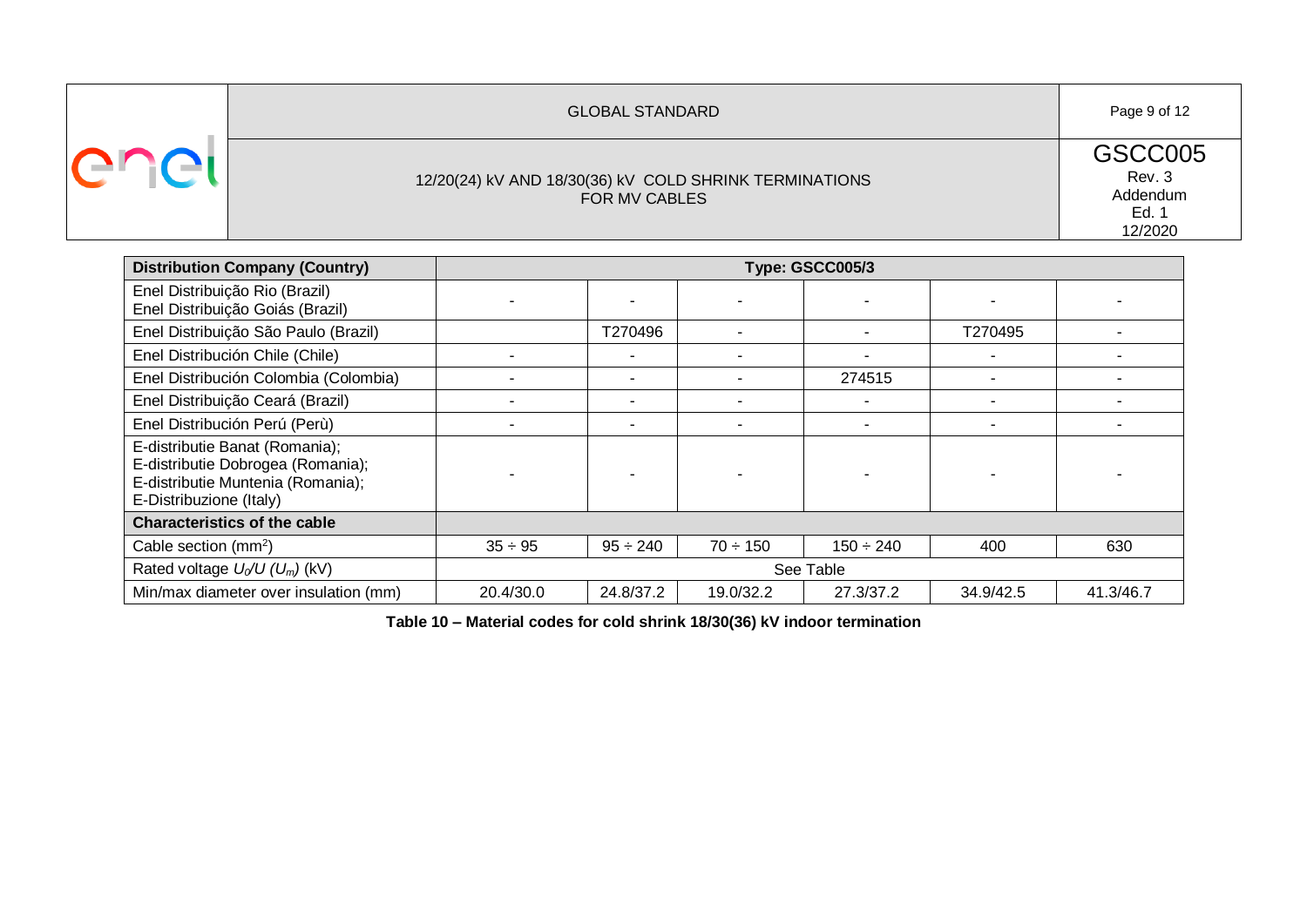| <b>GLOBAL STANDARD</b>                                                  | Page 10 of 12                                     |
|-------------------------------------------------------------------------|---------------------------------------------------|
| 12/20(24) kV AND 18/30(36) kV COLD SHRINK TERMINATIONS<br>FOR MV CABLES | GSCC005<br>Rev. 3<br>Addendum<br>Ed. 1<br>12/2020 |

| <b>Distribution Company (Country)</b>                                                                                               |              |               |               | Type: GSCC005/4 |           |           |  |
|-------------------------------------------------------------------------------------------------------------------------------------|--------------|---------------|---------------|-----------------|-----------|-----------|--|
| Enel Distribuição Rio (Brazil)<br>Enel Distribuição Goiás (Brazil)                                                                  |              |               |               |                 |           |           |  |
| Enel Distribuição São Paulo (Brazil)                                                                                                | T270494      | T270493       |               |                 | T270506   |           |  |
| Enel Distribución Chile (Chile)                                                                                                     |              |               |               |                 |           |           |  |
| Enel Distribución Colombia (Colombia)                                                                                               |              |               |               | 274516          |           |           |  |
| Enel Distribuição Ceará (Brazil)                                                                                                    |              |               |               |                 |           |           |  |
| Enel Distribución Peru (Perù)                                                                                                       |              |               |               |                 |           |           |  |
| E-distributie Banat (Romania);<br>E-distributie Dobrogea (Romania);<br>E-distributie Muntenia (Romania);<br>E-Distribuzione (Italy) |              |               |               |                 |           |           |  |
| <b>Characteristics of the cable</b>                                                                                                 |              |               |               |                 |           |           |  |
| Cable section $(mm^2)$                                                                                                              | $35 \div 95$ | $95 \div 240$ | $70 \div 150$ | $150 \div 240$  | 400       | 630       |  |
| Rated voltage $U_0/U$ ( $U_m$ ) (kV)                                                                                                | See Table    |               |               |                 |           |           |  |
| Min/max diameter over insulation (mm)                                                                                               | 20.4/30.0    | 24.8/37.2     | 19.0/32.2     | 27.3/37.2       | 34.9/42.5 | 41.3/46.7 |  |

**Table 11 – Material codes for cold shrink 18/30(36) kV outdoor termination**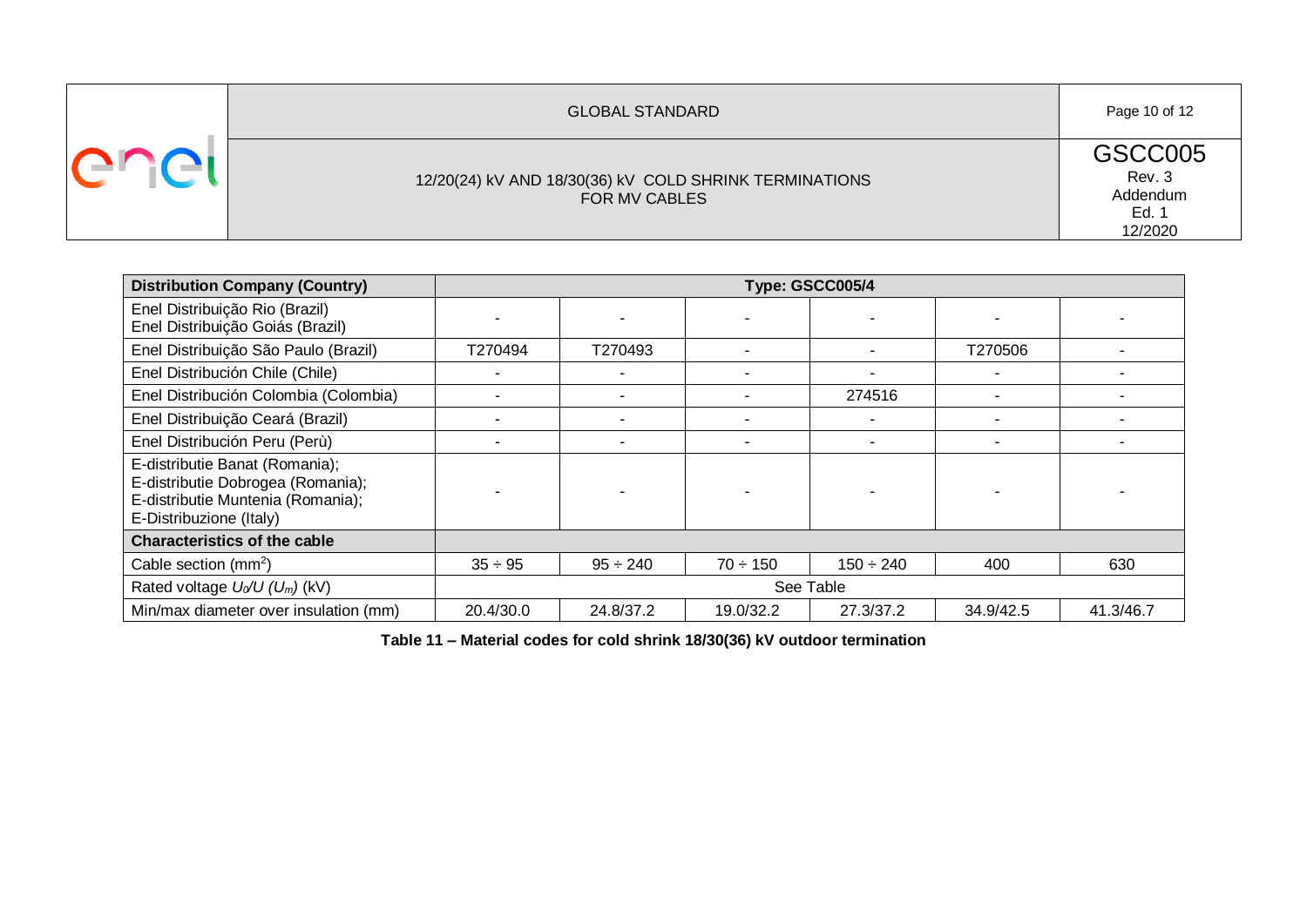| <b>GLOBAL STANDARD</b>                                                  | Page 11 of 12                                             |
|-------------------------------------------------------------------------|-----------------------------------------------------------|
| 12/20(24) kV AND 18/30(36) kV COLD SHRINK TERMINATIONS<br>FOR MV CABLES | <b>IGSCC005</b><br>Rev. 3<br>Addendum<br>Ed. 1<br>12/2020 |

### **13.2 TYPE TEST**

For each material code, type tests shall be carried out on a sample installed on cables with the maximum section indicated in Table 8, Table 9, Table 10 and Table 11, respectively for U<sub>o</sub>/U (U<sub>m</sub>) 12/20(24) kV indoor and outdoor and 18/30(36) kV indoor and outdoor (e.g. 270096 shall be tested on a 240 mm<sup>2</sup> – 18/30(36) kV cable and 270094 on a 240 mm<sup>2</sup> 12/20(24) kV cable).

For E-Distribuzione, E-Distributie Banat, E-Distributie Dobrogea and E-Distributie Muntenia, type tests shall be carried out on both HPTE and XLPE insulated cables.

For Endesa Distribución code 200022 type tests shall be carried out using a 185 mm<sup>2</sup> – 18/30(36) kV cable.

Type tests shall be carried out at the maximum rated voltage level prescribed for the termination (i.e. 12/20(24) kV or 18/30(36) kV) except for type codes GSCC006/3 and GSCC006/4 (Enel Distribuição São Paulo).

For type codes GSCC006/3 and GSCC006/4 (Enel Distribuição São Paulo). Type tests shall be carried with the following special considerations:

| <b>Description</b>           | Test                                                                         | <b>Notes</b>                             |
|------------------------------|------------------------------------------------------------------------------|------------------------------------------|
| Heating cycle voltage in air | Item $N^{\circ}$ 5 Table 3 or Item $N^{\circ}$ 6 Table 4   Test requirements | for                                      |
|                              | HD 629-1                                                                     | $U_0/U$ (U <sub>m</sub> ) 20,8/36(42) kV |
| AC voltage dry               | Item N° 2 Table 3 or Table 4 HD 629-1                                        |                                          |

The lugs shall be tested both for their maximum and minimum section, according to IEC 61238-1, class A.

Insulating materials shall be tested for resistance to tracking and erosion according to IEC 60587, with 3.5 kV test voltage.

The Supplier shall declare the resistance to fire of the main insulating housing according to IEC 60695-11-10 or another equivalent standard.

#### **13.2.3 ADDITIONAL TYPE TESTS**

For each material code, the extension of compliance from maximum section to minimum section in the reference range shall be verified on a cable having the minimum diameter over insulation (or lower) specified in Table 8, Table 9, Table 10 and Table 11, by carrying out all the additional tests prescribed by HD 629-1, table 10, taking into account that test No. 5 must be performed, additionally to prescribed conditions, also by subjecting the samples to 63 cycles in water (to be performed according to HD 629-1, table 4, test No. 7) for external terminations. Additional type tests shall be carried out at the maximum rated voltage level prescribed for the termination (i.e. 12/20(24) kV or 18/30(36) kV).

For E-Distribuzione, E-Distributie Banat, E-Distributie Dobrogea and E-Distributie Muntenia additional type tests shall be carried out on both HPTE and XLPE insulated cables.